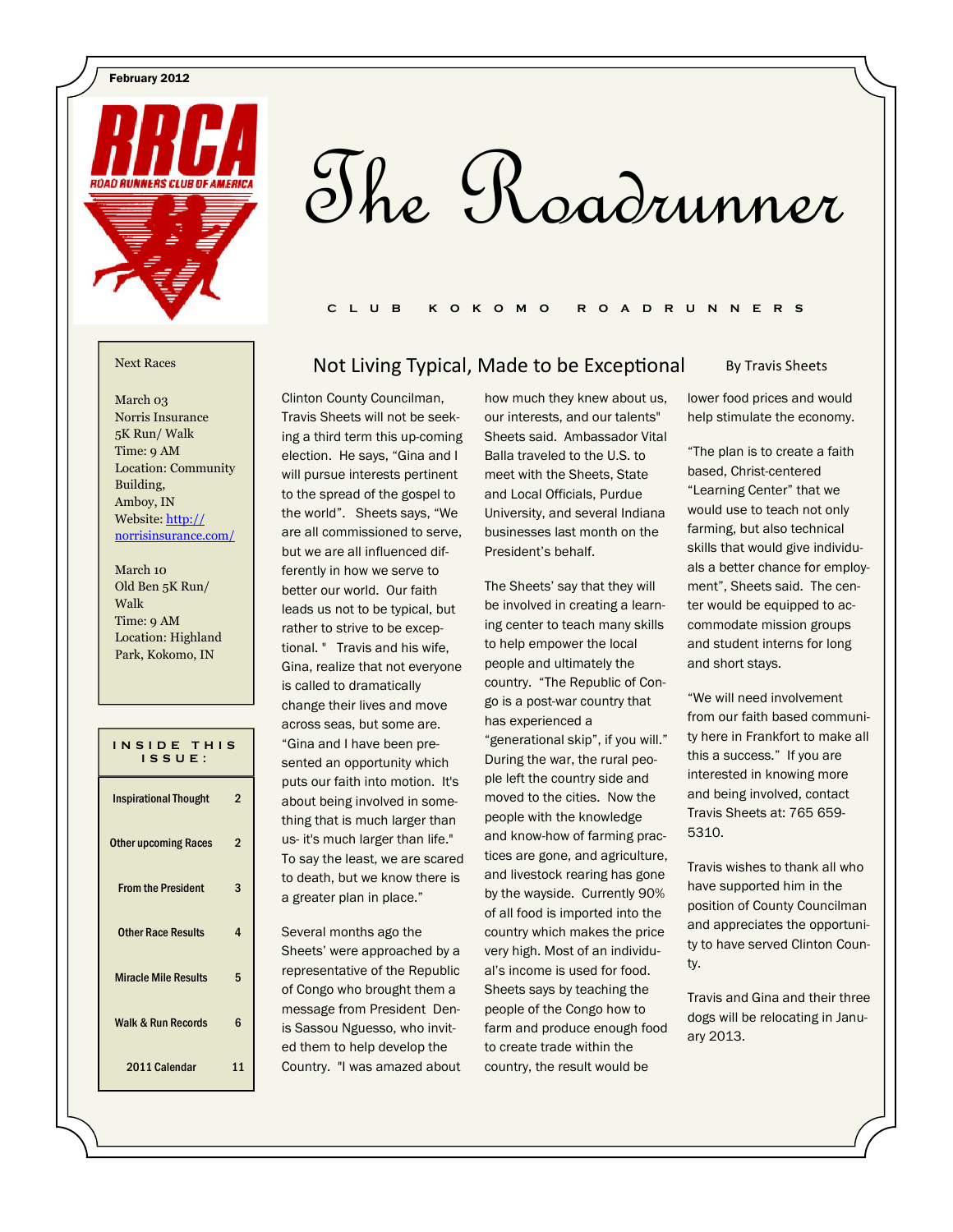## Inspirational thought of the month

### From your club chaplain

As you know, February  $14<sup>th</sup>$  is Valentine's Day. It's a day when we make an awkward attempt at expressing our love for our spouse, girlfriend or boyfriend. Some of us men rush out at the last minute to buy some flowers or candy and or make dinner reservations for the evening. I think that we mostly do this because we are shamed into it by all the hype that surrounds the occasion through advertisements and card companies. God's scripture tells us about what true love should be.

#### 1 Corinthians 13:4-7

New Living Translation (NLT)

 $^4$  Love is patient and kind. Love is not jealous or boastful or proud  $^5$  or rude. It does not demand its own way. It is not irritable, and it keeps no record of being wronged.  $^6$  It does not rejoice about injustice but rejoices whenever the truth wins out.  $^7$  Love never gives up, never loses faith, is always hopeful, and endures through every circumstance.

Let us consider these words carefully every day, not just one day in the month of February.

Steve

### O t h e r A r e a R a c e s C h i l i

#### March 26

Sam Costa 1/4 & 1/2 Marathon

Time: 9 AM

**Location: Carmel, IN** 

http://www.samcosta.com

Once again we will have a Chili Cook off at the CKRR Awards luncheon. Prizes will be awarded for the top three Chili dishes. Have a great "chili" dish you wish to share with CKRR, now is your chance. On February 26 at 2:00pm at the Nazarine Church (2734 S Washington St, Kokomo) will be the CKRR Awards luncheon. Please bring a dish to share or if you make a mean pot of chili please bring it, who knows you could win. Please email me if you can bring a pot of chili ckrr.newseditor@att.net

C o o k

OFF<sup>1</sup>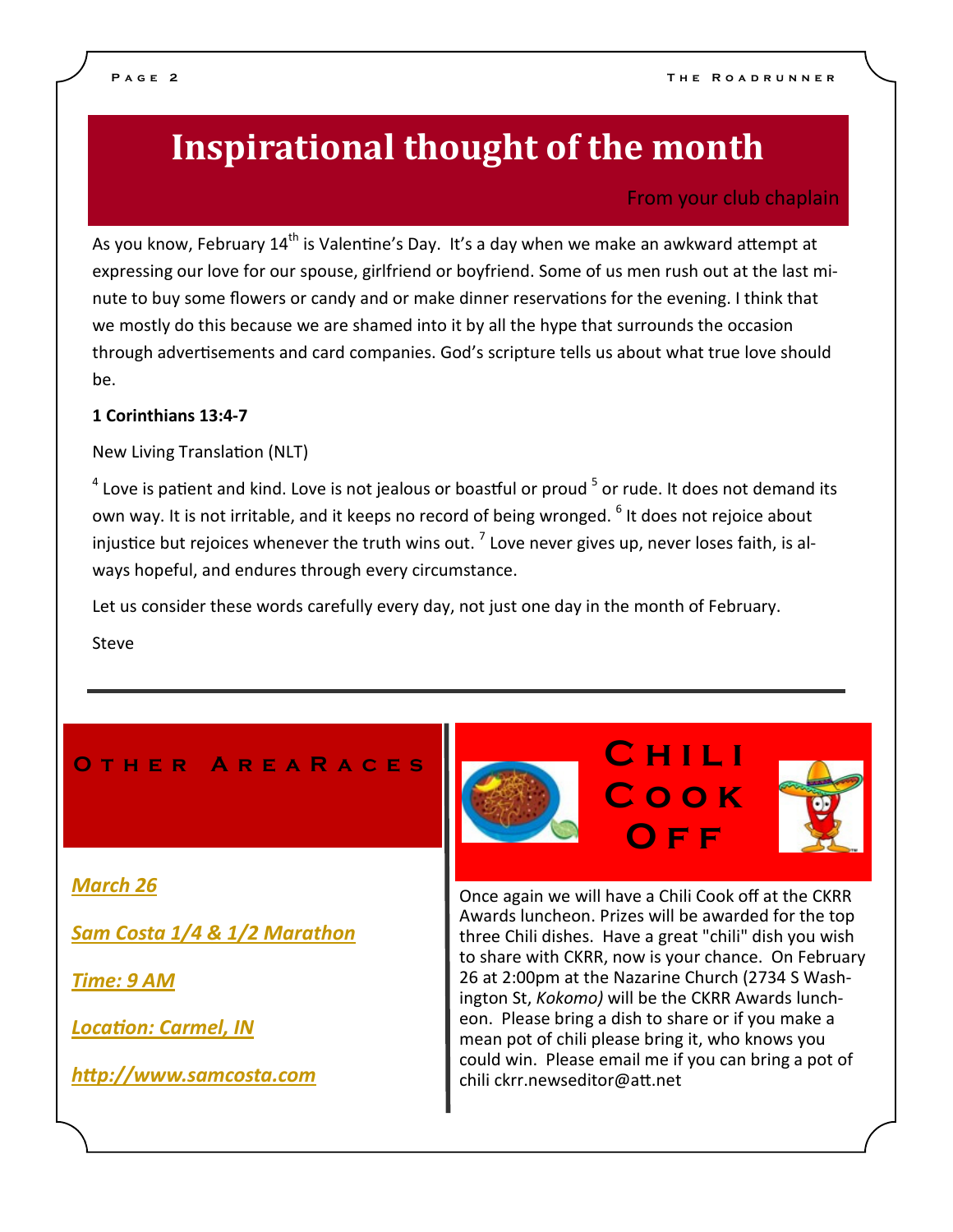#### From the President

Awards Luncheon and Upcoming Races

The Club Kokomo Roadrunners annual awards luncheon for the 2011 running season will be held on Sunday, February the 26th from 2-4pm at the 1<sup>st</sup> Church of the Nazarene located on the corner of Lincoln and Lafountain. During the luncheon the club will recognize the age group and specialty award winners from last season as well as share in some great food, fellowship and participate in the famous chili cook-off. Everyone is invited to bring their favorite side dish or dessert to share and those of you with a killer chili recipe feel free to enter the chili cook-off competition. If entering, please send an email to

rebekah.a.monroe@gmail.com with your name and type of chili you will be bringing to the luncheon. Prizes will be awarded to the top three chili picks….remember your fellow attendees will be the judges!

Race season will shortly be upon us starting with the Amboy Pancake Run on March 3rd. The club will be assisting in timing this event again and are looking for volunteers to help in this area. If you are interested in helping at the finish line please

By Rebekah Monroe

contact me ASAP. Also, we are beginning to form race committees and gather volunteers for the Haynes Apperson, Girls Night Out, Jack Jog and New Years Eve events for 2012. If you would like to get more involved in any or all of the above mentioned events please contact me as soon as possible.

I'm looking forward to an awesome race season this year…and my goal this year is to run the majority of races instead of pulling tags and tracking times at the finish line ;-) We will see how that works out...lol. Thank you for your continued support for the club, running and the encouragement of others!

"You have to wonder at times what you're doing out there. Over the years, I've given myself a thousand reasons to keep running, but it always comes back to where it started. It comes down to self-satisfaction and a sense of achievement." - Steve Prefontaine

Health and blessings, Rebekah

Awards Banquet February 26, 2007 2:00 PM Church of Nazarine 2734 S Washington St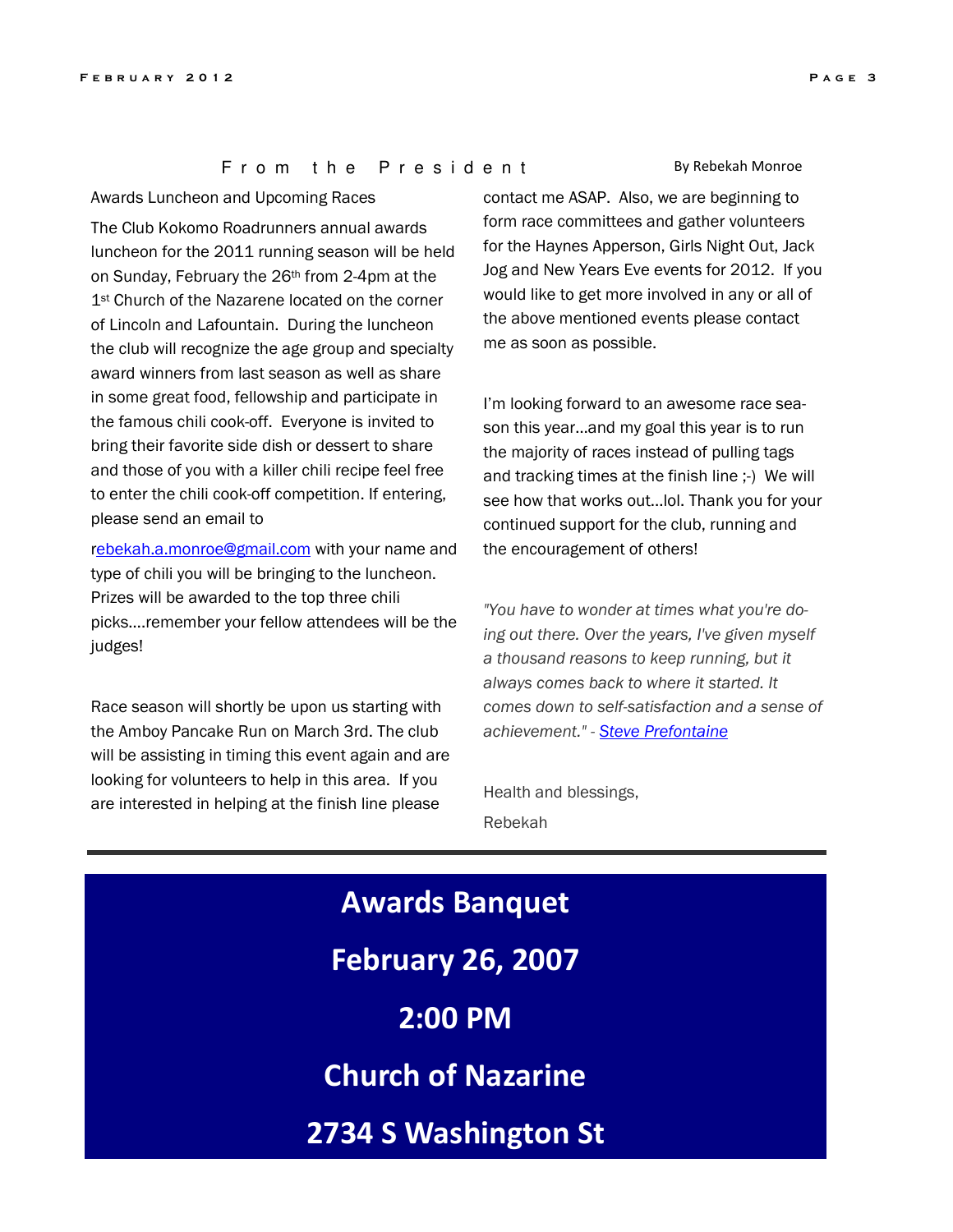### **Other Races Results**

### Bop to the Top

| 36 Floor Stair Climb     |
|--------------------------|
| 790 Steps - 500ft        |
| January 22, 2012         |
| 1: Justin Stewart 3:39   |
| 4: Scott Colford 4:13    |
| 44: Scott Riggle 5:22    |
| 225: Roxane Burrous 7:06 |
| 281: Samuel Parr 7:28    |
| 410: Adriene Riggle 8:14 |
| 441: Alexandra Parr 8:25 |
| 497: Madison Parr 8:41   |
| <b>Total Finishers</b>   |

### Walt Disney World 1/2 Marathon

(Saturday January 7, 2012) 22,421 Finishers

| 1 | Jose De Morais                            | 1:10:12 |
|---|-------------------------------------------|---------|
|   | 22333. Tiffany Parr                       | 4:07:03 |
|   | 22334. Samuel Parr                        | 4:07:03 |
|   | <b>Walt Disney World Marathon</b>         |         |
|   | (Sunday January 8, 2012) 13,478 Finishers |         |

1. Fredison Costa 2:19:02

9441. Samuel Parr 5:43:02

#### Planet Adventure

Night Trail Race 6 pm start Race Quarter, Half and Full Marathon January 28, 2012

#### Quarter Results 6.55mi

1: Robb Awe 46:55 104: Nikki Fraizer 1:16:20 105: Adriene Riggle 1:16:20 Total Finishers 220

#### Half Results 13.1mi

1: Andrew Fritz 1:32:17 7: Matt York 1:47:58 9: Chris James 1:48:39 10: Tony White 1:49:33 13: Bob Atkins 1:51:33 33: Parker Jones 2:00:51 134: Dave Emry 2:34:02 138: Tammy Moore 2:35:28 184: Terry Jones 3:00:36 Total Finishers 228

#### Check out Dan Lutes barefoot running blog

Frostbite – A Barefooter's Nightmare

http://www.barefootdan.blogspot.com

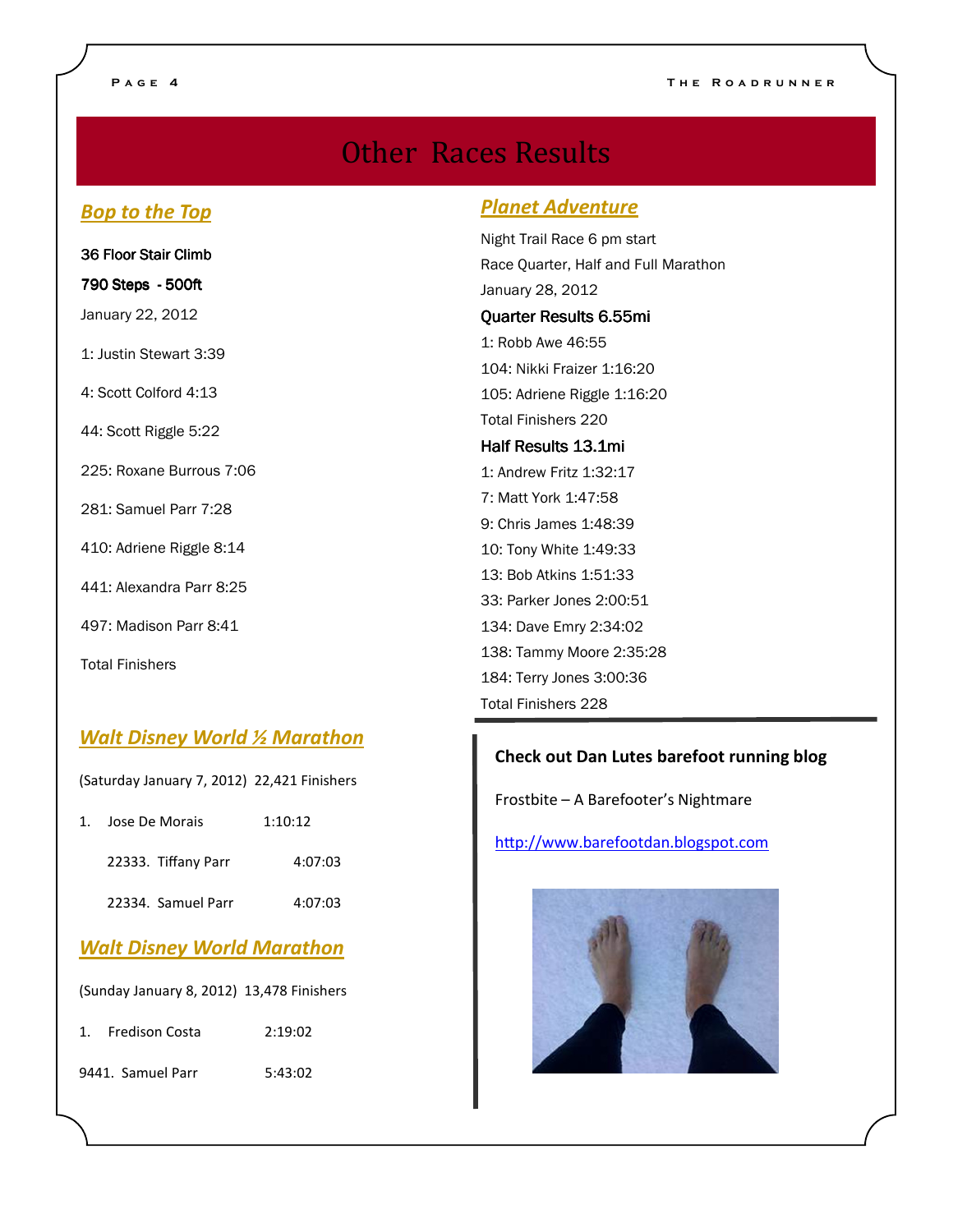### **Trophies Needed**

Vicki Boles is in need of all trophies you would like to donate to her running club! The response is overwhelming for students who will work hard to earn a trophy. They are currently running ten minute runs and past students have completed their mile run. If you would like to donate your trophies, you can drop them off at Maple Crest Middle School or I can pick them up.

Please join us at our next meeting at the Y at 6:00 p.m. I will be there to pick up all trophies too!

Thank you!

### **Miracle Mile Results**

Jackie Sanders Miracle Mile Wednesday, January 4, 2012 Highland Park Walk/Bike Path

- 1. Parker Jones 6:06
- 2. Sam Grant 6:42
- 3. Paul Sanders 7:04
- 4. Eric Mathew 7:26
- 5. Charlie Skoog 8:09
- 6. Ray Tetrault 8:10
- 7. Laura Cook 9:01
- 8. Robin Tetrault 9:35
- 9. Joe Yeagle 13:38
- 10. Chelsea Hubbard 16:51
- 11. Kelsie Cook 16:51
- 12. Josiah Johnson 16:51
- 13. Sarah Kate 18:24
- 14. Conner Uhrin 18:28
- 15. Diana Brown 18:58
- 16. Dan Coughlin 18:58

Jackie Sanders Miracle Mile Wednesday, January 11, 2012 Highland Park Walk/Bike Path

- 1. Constantine Alexander 7:19
- 2. Parker Jones 7:20
- 3. Charlie Skoog 8:06
- 4. Kevin Campbell 9:52
- 5. Ken Huston 10:36
- 6. Tori Gingerich 12:20
- 7. Lisa Birkhimer 12:21
- 8. Milo Hearn 13:26

Jackie Sanders Miracle Mile Wednesday, January 18, 2012 Highland Park Walk/Bike Path

- 1. Eric Mathew 7:18
- 2. Paul Sanders 7:23
- 3. Charlie Skoog 8:02
- 4. Vicki Smith 9:16
- 5. Kevin Campbell 9:34
- 6. Sharon Whelan 9:41
- 7. Ken Huston 10:09
- 8. Terri Hellmann 12:46
- 9. Joe Yeagle 13:34

Jackie Sanders Miracle Mile Wednesday, January 25, 2012 Highland Park Walk/Bike Path

- 1. Barefoot Dan Lutes 7:05
- 2. Paul Sanders 7:19
- 3. Charlie Skoog 8:00
- 4. Terry Jones 8:02
- 5. Kevin Campbell 10:16
- 6. Ken Huston 10:46
- 7. Steve Hearn 13:01
- 8. Milo Hearn 13:02
- 9. Lisa Birkhimer 13:16
- 10. Jerry Leach 14:06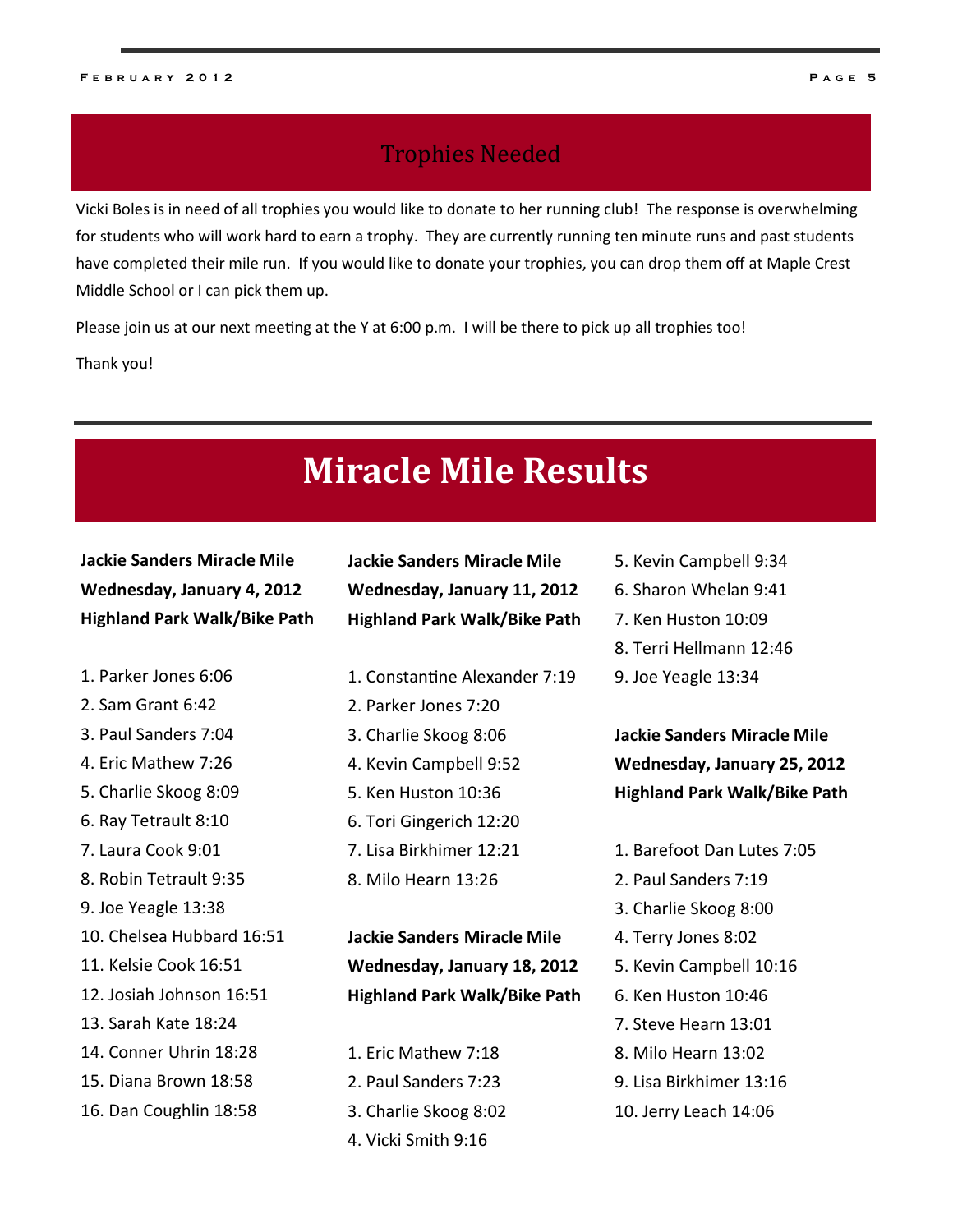## Walking Club Records

| 1 Mile            | <b>Walking Records</b>             |                | 65-69<br>$70+$ | Pat Robertson<br>Helen Brown   | 42:20<br>50:08 | Men<br>$0 - 12$ | Nicholas Allen<br>53:14                                |
|-------------------|------------------------------------|----------------|----------------|--------------------------------|----------------|-----------------|--------------------------------------------------------|
| Women             |                                    |                |                |                                |                | 35-39           | 45:36<br><b>Brian Allen</b>                            |
| 35-39             | Raye Jean Swinehart 49:02          |                | Men            |                                |                | 45-49           | 39:36<br><b>Tim Taflinger</b>                          |
| 40-44             | Jane Inman                         | 24:53          | $0 - 12$       | Nicholas Allen                 | 40:49          | 50-54           | 40:58<br><b>Rick Spencer</b>                           |
| 45-49             | Mary Miller                        | 10:03          | $20 - 24$      | Vincent Lorenz                 | 26:45          | 55-59           | Jerry Lambert<br>37:11                                 |
| 50-54             | Mary Miller                        | 9:44           | 25-29          | Vincent Lorenz                 | 26:49          | 60-64           | 38:21<br>Jerry Lambert                                 |
| 55-59             | Angie Lorenz                       | 18:15          | 30-34          | <b>Billy Cox</b>               | 42:00          | 65-69           | Jerry Lambert<br>41:25                                 |
| 60-64             | Pat Robertson                      | 28:43          | 35-39          | <b>Brian Allen</b>             | 35:42          | $70+$           | 40:45<br>Jerry Lambert                                 |
|                   |                                    |                | 40-44          | Steve Inman                    | 33:29          |                 |                                                        |
| Men               |                                    |                | 45-49          | <b>Rick Spencer</b>            | 27:17          | 5 Mile          |                                                        |
| $20 - 24$         | Vincent Lorenz                     | 9:22           | 50-54          | Tim Taflinger                  | 27:09          | Women           |                                                        |
| 40-44             | Steve Inman                        | 22:10          | 55-59          | <b>Steve Mount</b>             | 32:28          | $0 - 12$        | <b>Emily Allen</b><br>1:11:43                          |
| 45-49             | <b>Tim Taflinger</b>               | 23:16          | 60-64          | Jerry Lambert                  | 26:36          | 35-39           | Mary Miller<br>1:09:00                                 |
| 55-59             | Barry Donovan                      | 24:57          | 65-69          | Jerry Lambert                  | 26:45          | 40-44           | Mary Miller<br>55:15                                   |
| 60-64             | Jerry Lambert                      | 20:42          | $70+$          | Jerry Lambert                  | 30:49          | 45-49           | Mary Miller<br>53:00                                   |
|                   |                                    |                |                |                                |                | 50-54           | Mary Miller<br>51:55                                   |
| 2 Mile            |                                    |                | 5k             |                                |                | 55-59           | JJ Schmidt<br>1:04:42                                  |
| Women             |                                    |                | Women          |                                |                | 60-64           | Pat Robertson<br>1:10:23                               |
| 35-39             | Mary Miller                        | 25:22          | $0 - 12$       | <b>Emily Allen</b>             | 39:34          | 65-69           | Pat Robertson<br>1:14:09                               |
| 40-44             | Mary Miller                        | 24:18          | 13-19          | Karly Irwin                    | 43:32          | $70+$           |                                                        |
| 45-49             | <b>Barb Coles</b>                  | 33:01          | $20 - 24$      | Cara Lee                       | 40:28          |                 |                                                        |
| 50-54             | Donna Gentry                       | 27:51          | 25-29          | Geana Mosson                   | 35:51          | Men             |                                                        |
| 55-59<br>60-64    | JJ Schmidt<br>Pat Robertson        | 27:12<br>27:25 | 30-34          | Penny Frazier                  | 37:01          | 25-29           | 46:52<br>Vince Lorenz<br>1:16:26<br><b>Brian Allen</b> |
| $70+$             |                                    | 35:25          | 35-39          | Mary Miller<br>Mary Miller     | 33:07          | 35-39           |                                                        |
|                   | Helen Brown                        |                | 40-44          |                                | 33:03          | 40-44           | Steve Inman<br>56:56                                   |
| Men               |                                    |                | 45-49<br>50-54 | Mary Miller                    | 31:27<br>31:16 | 45-49<br>50-54  | <b>Rick Spencer</b><br>47:45<br>52:58                  |
| $0 - 12$          | Wesley White                       | 21:59          | 55-59          | Mary Miller                    | 32:25          | 55-59           | <b>Rick Spencer</b><br>59:34<br>Tom Gebeau             |
| 40-44             | Steve Inman                        | 23:17          | 60-64          | Sue Smock                      |                |                 |                                                        |
| 45-49             | <b>Rick Spencer</b>                | 20:01          | 65-69          | Sylvia Burgin<br>Pat Robertson | 41:00<br>42:43 | 60-64           | Jerry Lambert<br>46:58                                 |
| 50-54             | <b>Tim Taflinger</b>               | 22:18          | $70+$          | Pat Robertson                  | 48:50          | 65-69           | <b>Jim Burrous</b><br>1:10:13                          |
| 60-64             | Jerry Lambert                      | 17:30          |                |                                |                |                 |                                                        |
|                   |                                    |                | Men            |                                |                |                 | <b>Half Marathon</b>                                   |
| 4k                |                                    |                | $0 - 12$       | Nicholas Allen                 | 39:43          | Women           |                                                        |
| Women             |                                    |                | $20 - 24$      | Vincent Lorenz                 | 32:12          | $20 - 24$       | Cara Lee 3:22:09                                       |
| 25-29             | Geana Mosson                       | 34:08          | 25-29          | Vince Lorenz                   |                |                 | Sharon Miller 2:56:22                                  |
| 40-44             |                                    |                |                |                                | 27:20          | 35-39           |                                                        |
|                   | <b>Mary Miller</b>                 | 32:11          | 30-34          | <b>Billy Cox</b>               | 44:56          | 40-44           | Mary Miller 2:27:31                                    |
| 45-49             | Mary Miller                        | 27:41          | $35 - 39$      | <b>Brian Allen</b>             | 36:57          | 45-49           | Mary Miller 2:18:11                                    |
| 50-54             | Mary Miller                        | 25:14          | 40-44          | Steve Inman                    | 33:24          | 50-54           | Sue Smock ???                                          |
| 60-64             | Pat Robertson                      | 38:02          | 45-49          | <b>Rick Spencer</b>            | 28:06          | 55-59           | Sue Smock 2:49:16                                      |
| 65-69             | Pat Robertson                      | 40:04          | 50-54          | <b>Tim Taflinger</b>           | 28:38          | 60-64           | Pat Robertson 3:09:52                                  |
|                   |                                    |                | 55-59          | Jerry Lambert                  | 27:15          | 65-69           | Pat Robertson 3:18:58                                  |
| Men               |                                    |                | 60-64          | Jerry Lambert                  | 27:29          |                 |                                                        |
| 40-44             | Steve Inman                        | 31:01          | 65-69          | Jerry Lambert                  | 27:41          | Men             |                                                        |
| 45-49             | Keith McAndrews26:26               |                | $70+$          | Jerry Lambert                  | 30:39          | 25-29           | Vince Lorenz 2:10:55                                   |
| 50-54             | <b>Rick Spencer</b>                | 25:46          |                |                                |                | $35 - 39$       | Tim Revils 3:15:21                                     |
| 60-64             | John McGinty                       | 32:05          | 4 Mile         |                                |                | 40-44           | Brian Allen 2:47:51                                    |
| 65-69             | Jerry Lambert                      | 26:30          | Women          |                                |                | 45-49           | Rick Spencer 2:12:55                                   |
|                   |                                    |                | $0 - 12$       | <b>Emily Allen</b>             | 53:42          | 50-54           | Rick Spencer 2:05:30                                   |
| 3 Mile            |                                    |                | $20 - 24$      | Kerry Miklik                   | 1:00:18        | 55-59           | Robin Michae 2:22:11                                   |
| Women             |                                    | 40:54          | 25-29          | Michelle Crocket 53:37         |                | 60-64           | Jerry Lambert 2:31:53                                  |
| $0 - 12$<br>13-19 | <b>Emily Allen</b><br>Nicole Parry | 34:48          | 30-34<br>35-39 | Penny Frazier<br>Roberta Myers | 48:01<br>46:27 | 65-69<br>70+    | Jerry Lambert 2:25:21<br>Jerry Lambert 2:43:32         |
| $20 - 24$         | Katie Wall                         | 40:31          | 40-44          | Diane Shockey                  | 50:38          |                 |                                                        |
| 30-34             | Amy Irick                          | 45:28          | 45-49          | Mary Miller                    | 43:05          | <b>Marathon</b> |                                                        |
| 35-39             | R. Swinehart                       | 42:43          | 50-54          | Anna Dollens                   | 48:13          | Men             |                                                        |
| 40-44             | Mary Miller                        | 32:08          | 55-59          | Julia Donahue                  | 50:13          | 45-49           | Keith McAndrews 5:14:56                                |
| 45-49             | Mary Miller                        | 30:22          | 60-64          | Pat Robertson                  | 55:12          | 50-54           | Keith McAndrews6:00:08                                 |
| 50-54             | Mary Miller                        | 30:38          | 65-69          | Pat Robertson                  | 59:52          | 55-59           | Melvin Hobbs III 6:09:17                               |
| 55-59<br>60-64    | Sue Smock<br>Pat Robertson         | 32:08<br>40:10 | $70+$          | Helen Brown 1:07:50            |                |                 |                                                        |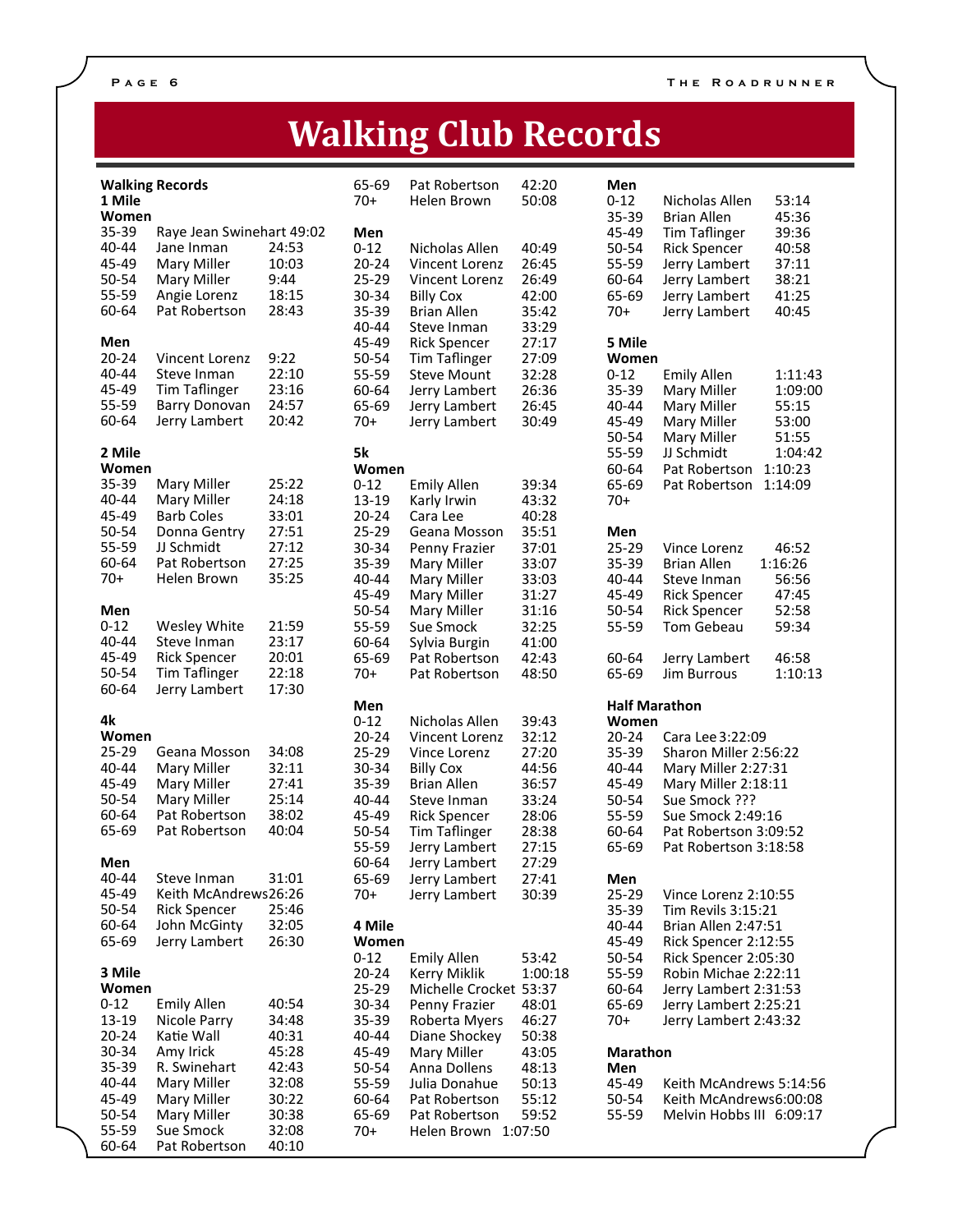## **Running Club Records**

### Running Records 5k

|                |                                 |              |                | Women     |                        |       | 25-29     | Robyn Pagington 24:09 |       |
|----------------|---------------------------------|--------------|----------------|-----------|------------------------|-------|-----------|-----------------------|-------|
|                |                                 |              |                | $0 - 12$  | <b>Waverly Neer</b>    | 19:25 | 30-34     | Karlene Herrell       | 22:53 |
| 1 Mile         |                                 |              |                | 13-19     | <b>Waverly Neer</b>    | 17:58 | $35 - 39$ | <b>Heather Weber</b>  | 23:51 |
| Women          |                                 |              |                | 20-24     | Christan Bahler        | 18:15 | $40 - 44$ | Carla Yerkes          | 26:04 |
| $0 - 12$       | Kailee Taflinger                | 7:07         |                | 25-29     | Robyn Pagington 19:18  |       | 45-49     | Carla Yerkes          | 27:39 |
| 13-19          | Stephanie Miller                | 5:45         |                | 30-34     | Karlene Herrell        | 18:15 | 50-54     | Anna Dollens          | 30:36 |
| $20 - 24$      | Megan Tetrault                  | 7:08         |                | 35-39     | <b>Heather Weber</b>   | 18:22 | 55-59     | Doris Griffith        | 33:11 |
| 25-29          | Allison Irvin                   | 6:35         |                | 40-44     | Angie Minnefield 21:34 |       | 60-64     | Kathy Murdoch         | 34:25 |
| 30-34          | Darci York                      | 7:56         |                | 45-49     | Lien Koztecki          | 21:11 | 65-69     | Kathlene Leach        | 43:40 |
| 35-39          | Roxane Osborn                   | 6:25         |                | 50-54     | Lorene Sandifur        | 23:04 |           |                       |       |
| 40-44          | Lorene Sandifur                 | 6:51         |                | 55-59     | Joyce Pennycoff        | 26:43 | Men       |                       |       |
| 45-49          | <b>Roxane Burrous</b>           | 7:14         |                | 60-64     | Kathy Murdoch          | 26:58 | $0 - 12$  | Jarred Hall           | 24:16 |
| 50-54          | Anna Dollens                    | 7:38         |                | 65-69     | Susan Gerhart          | 41:16 | 13-19     | Jeremy Grams          | 20:30 |
| 55-59          | Joyce Pennycoff                 | 7:49         |                |           |                        |       | $20 - 24$ | Luke Baker            | 20:50 |
| 60-64          | Kathy Murdoch                   | 7:48         |                | Men       |                        |       | 25-29     | Kevin Forgrave        | 20:48 |
| 65-69          | Sylvia Burgin                   | 11:53        |                | $0 - 12$  | <b>Jarred Hall</b>     | 18:27 | 30-34     |                       | 20:26 |
| 70+            |                                 |              |                |           |                        | 15:15 | 35-39     | Kevin Forgrave        | 20:53 |
|                |                                 |              |                | 13-19     | <b>Bryan Phillips</b>  |       |           | David Gardner         |       |
| Men            |                                 |              |                | 20-24     | <b>Bryan Phillips</b>  | 15:34 | 40-44     | Gary Romesser         | 20:01 |
| $0 - 12$       | Justin Taflinger                | 5:49         |                | 25-29     | Kevin Forgrave         | 15:51 | 45-49     | <b>Byron Bundrent</b> | 22:52 |
| 13-19          | Jeremy Grams                    | 4:54         |                | 30-34     | Kevin Forgrave         | 15:36 | 50-54     | <b>Chuck Masters</b>  | 23:49 |
| $20 - 24$      | <b>Bryan Phillips</b>           | 4:36         |                | 35-39     | David Gardner          | 15:55 | 55-59     | Joe Rangel            | 24:03 |
| 25-29          | Kevin Forgrave                  | 4:52         |                | 40-44     | David Gardner          | 15:50 | 60-64     | Joe Rangel            | 25:34 |
| 30-34          | Kenny Bennett                   | 4:56         |                | 45-49     | <b>Byron Bundrent</b>  | 17:18 | 65-69     | <b>Bill Heck</b>      | 29:07 |
| 35-39          | <b>Byron Bundrent</b>           | 4:50         |                | 50-54     | <b>Chuck Masters</b>   | 18:01 | $70+$     | John Peters           | 33:55 |
| 40-44          |                                 | 5:19         |                | 55-59     | Joe Rangel             | 18:47 |           |                       |       |
| 45-49          | <b>Earl Strong</b><br>Dana Neer | 5:07         |                | 60-64     | John Norris            | 20:24 | 8k        |                       |       |
|                |                                 |              | $\overline{2}$ | 65-69     | <b>Bill Heck</b>       | 22:00 | Women     |                       |       |
| 50-54          | <b>Byron Bundrent</b>           | 5:23         |                | $70+$     | <b>Bill Heck</b>       | 25:33 | 13-19     | Tonya Buffum          | 33:35 |
| 55-59<br>60-64 | Joe Rangel                      | 5:38         |                |           |                        |       | $20 - 24$ | <b>Allison Traver</b> | 40:04 |
| 65-69          | Joe Rangel                      | 6:04<br>6:55 |                | 6k        |                        |       | $25 - 29$ | Allison Irvin         | 51:43 |
|                | <b>Stan Shuey</b>               |              |                | Women     |                        |       | 30-34     | <b>Heather Weber</b>  | 33:44 |
| 70-74          | <b>Stan Shuey</b>               | 7:37         |                | $0 - 12$  | Missy Tetrault         | 36:12 | 35-39     | Lisa Jones            | 40:53 |
| $75+$          | <b>Riley Case</b>               | 9:03         |                | 13-19     | Christan Bahler        | 26:00 | 40-44     | Lorene Sandifur       | 39:51 |
|                |                                 |              |                | $20 - 24$ | Jill Pennycoff         | 39:48 | 45-49     | Lien Koztecki         | 37:04 |
| 3 Mile         |                                 |              |                | 25-29     | Lisa Stucker           | 39:34 | 50-54     | Rhenda Acton          | 43:48 |
| Women          |                                 |              |                | 30-34     | Tami Moore             | 32:45 | 55-59     | Lien Koztecki         | 45:42 |
| 13-19          | Sarah Bauson                    | 23:21        |                | 35-39     | Sue Gibson             | 37:28 |           |                       |       |
| $20 - 24$      | Grace Bauson                    | 23:50        |                | 40-44     | Roxane Osborn          | 29:57 | Men       |                       |       |
| 30-34          | Tami Moore                      | 25:23        |                | 45-49     | <b>Robin Tetrault</b>  | 36:50 | $0 - 12$  | Justin Taflinger      | 36:38 |
| 35-39          | Gina Sheets                     | 23:47        |                | 50-54     | Lien Koztecki          | 34:47 | 13-19     | Jeff Dwiggins         | 29:53 |
| 40-44          | Patti Reinhardt                 | 24:17        |                |           |                        |       | $20 - 24$ | Parker Jones          | 28:29 |
| 45-49          | Cassie Bauson                   | 24:20        |                | Men       |                        |       | 25-29     | Howard Harrell        | 28:52 |
| 50-54          | Joyce Pennycoff                 | 24:32        |                | $0 - 12$  | Jarred Hall            | 27:04 | 30-34     | Brian Reinhardt       | 30:29 |
|                |                                 |              |                | 13-19     | Dickie Bishop          | 22:35 | $35 - 39$ | Scott Colford         | 27:54 |
| Men            |                                 |              |                | $20 - 24$ | Daniel McGill          | 23:06 | 40-44     | Gary Jewell           | 29:54 |
| $0 - 12$       | Brandon Sheline 20:55           |              |                | $25 - 29$ | Scott Colford          | 22:59 | 45-49     | <b>Byron Bundrent</b> | 28:39 |
| 13-19          | Matt Robertson                  | 18:20        |                | 30-34     | Scott Colford          | 22:39 | 50-54     | <b>Chuck Masters</b>  | 34:57 |
| 25-29          | William Irvin                   | 19:00        |                | 35-39     | Gary Jewell            | 22:17 | 55-59     | Joe Rangel            | 31:46 |
| 30-34          | Scott Colford                   | 16:05        |                | 40-44     | Ken Swinehart          | 27:15 | 60-64     | Joe Rangel            | 33:29 |
| 35-39          | <b>Tony Campbell</b>            | 20:23        |                | 45-49     | Charlie Skoog          | 27:35 | 65-69     | Ernie Strawn          | 40:18 |
| 40-44          | Gary Jewell                     | 16:51        |                | 50-54     | Charlie Skoog          | 26:09 | 70+       | <b>Bill Heck</b>      | 51:23 |
| 45-49          | Ray Tetrault                    | 21:59        |                | 55-59     | Jim Burrous            | 32:38 |           |                       |       |
| 50-54          | Charlie Skoog                   | 20:47        |                | 60-64     | Ken Huston             | 42:02 | 5 Mile    |                       |       |
| 55-59          | <b>Tom Miklik</b>               | 23:09        |                | 65-69     | <b>Bob Cupp</b>        | 39:31 | Women     |                       |       |
| 60-64          | <b>Stan Shuey</b>               | 24:54        |                |           |                        |       | $0 - 12$  | Kayla Reinagle        | 49:22 |
| 65-69          | John Norris                     | 23:44        |                | 4 Mile    |                        |       | 13-19     | <b>Waverly Neer</b>   | 30:44 |
| 70+            | Milt Brown                      | 34:21        |                | Women     |                        |       | 20-24     | Christan Bahler       | 32:24 |
|                |                                 |              |                | $0 - 12$  | <b>Waverly Neer</b>    | 26:34 | 25-29     | Kelly Wright          | 34:32 |
|                |                                 |              |                |           |                        |       |           |                       |       |

13-19 Leslie Carden 23:40<br>20-24 Christan Bahler 25:00 20-24 Christan Bahler 25:00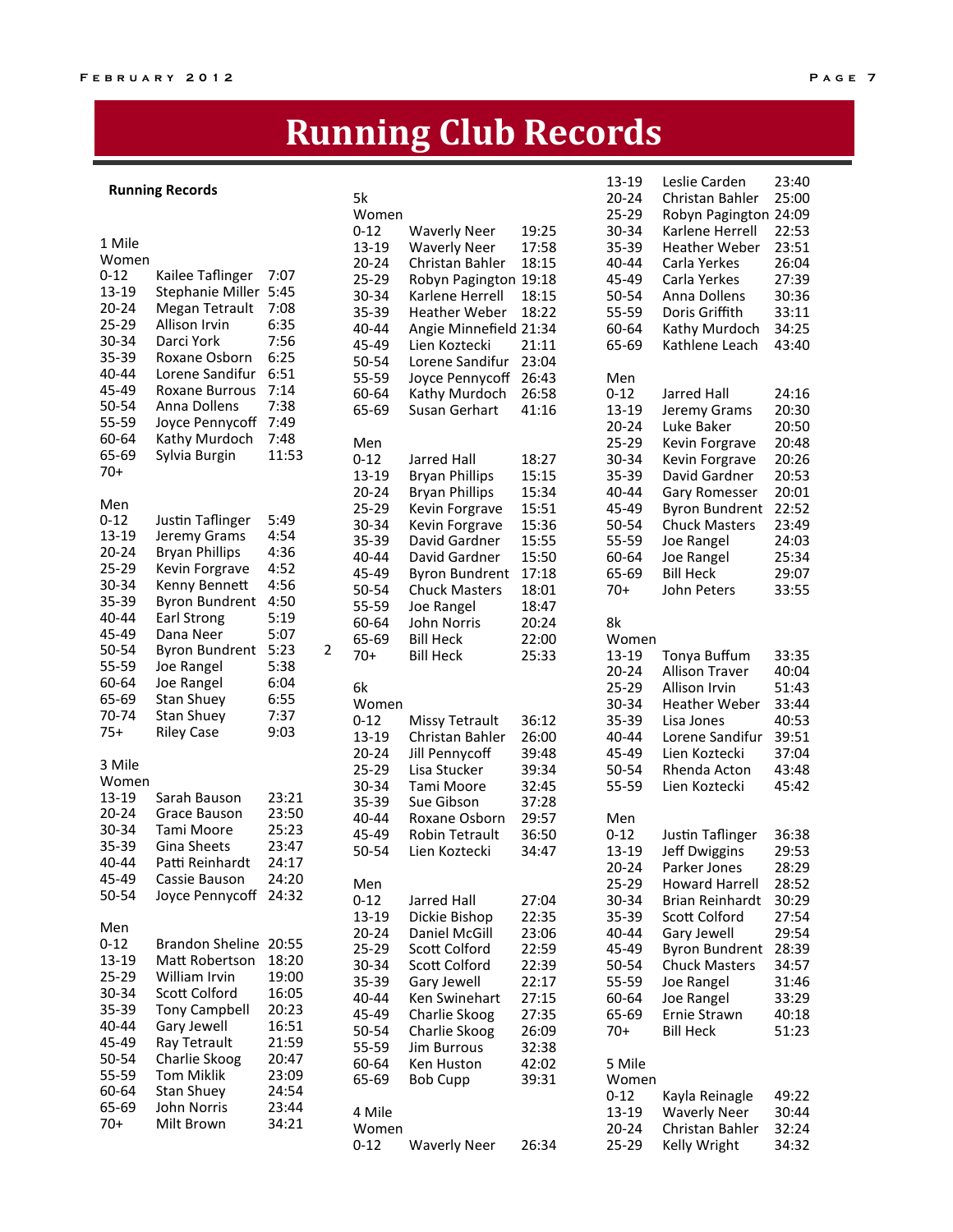## **Running Club Records (continued)**

| 30-34<br>35-39<br>40-44<br>45-49<br>50-54<br>55-59<br>60-64                                                                     | Maggie Kuhlman<br><b>Heather Weber</b><br><b>Gina Sheets</b><br>Lien Koztecki<br>Lorene Sandifur<br>Lien Koztecki<br>Kathy Murdoch                                                                                                                       | 33:17<br>30:27<br>36:36<br>35:41<br>40:23<br>45:13<br>44:50                                                       |
|---------------------------------------------------------------------------------------------------------------------------------|----------------------------------------------------------------------------------------------------------------------------------------------------------------------------------------------------------------------------------------------------------|-------------------------------------------------------------------------------------------------------------------|
| Men<br>$0 - 12$<br>13-19<br>$20 - 24$<br>25-29<br>30-34<br>35-39<br>40-44<br>45-49<br>50-54<br>55-59<br>60-64<br>65-69<br>$70+$ | <b>Brandon Sheline</b><br><b>David Graves</b><br>Josh Daugherty<br>Scott Colford<br>Scott Colford<br>Kenny Bennett<br>Scott Colford<br><b>Byron Bundrent</b><br><b>Chuck Masters</b><br>Joe Rangel<br>Joe Rangel<br><b>Bill Heck</b><br><b>Bill Heck</b> | 32:22<br>25:42<br>27:35<br>26:56<br>26:07<br>26:30<br>28:00<br>29:12<br>30:07<br>31:00<br>32:55<br>37:49<br>43:25 |
| 10 <sub>k</sub><br>Women<br>13-19                                                                                               | Michelle Faulkner<br>41:28                                                                                                                                                                                                                               |                                                                                                                   |
| $20 - 24$<br>25-29                                                                                                              | <b>Allison Traver</b><br>Michelle Clendenning<br>49:01                                                                                                                                                                                                   | 52:58                                                                                                             |
| 30-34<br>35-39<br>40-44                                                                                                         | Karlene Herrell<br><b>Heather Weber</b><br>Michelle Hollingsworth                                                                                                                                                                                        | 37:12<br>38:14                                                                                                    |
| 45-49<br>50-54<br>55-59                                                                                                         | 48:31<br>Lien Koztecki<br>Lorene Sandifur<br>Rhenda Acton                                                                                                                                                                                                | 45:00<br>50:36<br>1:06:40                                                                                         |
| Men<br>$0 - 12$<br>13-19<br>$20 - 24$<br>$25 - 29$<br>30-34<br>35-39<br>40-44<br>45-49<br>50-54<br>55-59<br>60-64<br>65-69      | <b>Brandon Sheline</b><br>David Graves<br>Eric Jun<br>Scott Colford<br>Kevin Forgrave<br>Kenny Bennett<br>David Gardner<br>Charlie Skoog<br><b>Bill Bennett</b><br>Joe Rangel<br>John Norris<br>Ed Krull                                                 | 45:25<br>32:43<br>48:32<br>32:52<br>32:30<br>33:27<br>34:33<br>40:05<br>42:22<br>39:35<br>42:25<br>53:52          |
| 7 Mile<br>Women<br>25-29<br>35-39<br>40-44<br>45-49<br>50-54                                                                    | Justine Eads<br>Gina Sheets<br>Patti Reinhardt<br>Roxane Burrous<br>Lorene Sandifur                                                                                                                                                                      | 1:07:16<br>57:19<br>1:03:06<br>57:49<br>58:25                                                                     |

| Men<br>25-29<br>30-34<br>45-49<br>50-54<br>55-59<br>60-64<br>65-69                                                 | Mark Eads<br>Will Irvin<br>Eric Mathew<br>Mike Deardorff<br>Charlie Skoog<br><b>Jim Burrous</b><br>Stan Shuey                                                                                                                                | 1:06:01<br>47:57<br>50:34<br>58:48<br>52:07<br>1:08:30<br>1:00:49                                         |
|--------------------------------------------------------------------------------------------------------------------|----------------------------------------------------------------------------------------------------------------------------------------------------------------------------------------------------------------------------------------------|-----------------------------------------------------------------------------------------------------------|
| 15k<br>Women<br>13-19<br>25-29<br>30-34<br>35-39<br>40-44<br>45-49<br>50-54                                        | Tonya Buffum<br>Kelly Wright<br>Karlene Herrell<br><b>Heather Weber</b><br><b>Roxane Burrous</b><br>Lien Koztecki<br>Lorene Sandifur                                                                                                         | 1:00:18<br>1:09:09<br>57:56<br>59:03<br>1:17:20<br>1:10:29<br>1:18:50                                     |
| Men<br>$0 - 12$<br>13-19<br>20-24<br>25-29<br>30-34<br>35-39<br>40-44<br>45-49<br>50-54<br>55-59<br>60-64<br>65-69 | <b>Brandon Sheline</b><br>Pat Pollard<br>Seth Daugherty<br>Scott Colford<br>Kevin Forgrave<br>David Gardner<br>Scott Colford<br><b>Rick Stucker</b><br>Charlie Skoog<br>John Norris/Joe Rangel<br>1:00:35<br><b>Dick Sims</b><br>John Norris | 1:04:43<br>54:10<br>55:48<br>50:45<br>50:29<br>50:26<br>54:27<br>1:01:15<br>1:05:08<br>1:06:03<br>1:18:58 |
| 10 Mile<br>Women<br>13-19<br>20-24<br>1:21:47<br>25-29<br>30-34<br>35-39<br>40-44<br>45-49<br>50-54<br>55-59       | Leslie Carden<br>Michelle Clendenning<br>Kelly Wright<br><b>Heather Weber</b><br><b>Heather Weber</b><br>Roxane Osborn<br>Lien Koztecki<br>Shirley Wilson<br>Lien Koztecki                                                                   | 1:05:48<br>1:15:09<br>1:08:01<br>1:06:20<br>1:19:27<br>1:16:11<br>1:25:10<br>1:32:25                      |
| Men<br>$0 - 12$<br>13-19<br>$20 - 24$<br>25-29<br>30-34<br>35-39<br>40-44<br>45-49<br>50-54                        | <b>Brandon Sheline</b><br>Josh Daugherty<br>Scott Stucker<br>Scott Colford<br>Scott Colford<br>Scott Colford<br>Scott Colford<br><b>Brian Reinhardt</b><br><b>Chuck Masters</b>                                                              | 1:16:50<br>1:02:03<br>1:14:02<br>55:54<br>56:21<br>55:24<br>57:50<br>1:03:57<br>1:07:17                   |

| 55-59         | Joe Rangel              | 1:05:00 |
|---------------|-------------------------|---------|
| 60-64         | Joe Rangel              | 1:09:33 |
| 65-69         | <b>Bill Heck</b>        | 1:20:02 |
| 70+           | John Norris             | 1:42:04 |
|               |                         |         |
| Half Marathon |                         |         |
| Women         |                         |         |
| $0 - 12$      | Victoria Christenson    |         |
|               | 2:43:52                 |         |
| 13-19         | Michelle Faulkner       |         |
|               | 1:45:59                 |         |
| 20-24         | Jill Pennycoff          | 1:42:41 |
| 25-29         | Robyn Pagington         | 1:30:22 |
| 30-34         | Karlene Herrell         | 1:19:04 |
| 35-39         | Karlene Herrell         | 1:23:25 |
| 40-44         | Carla Yerkes            | 1:30:43 |
| 45-49         | Carla Yerkes            | 1:32:47 |
| 50-54         | Lorene Sandifur         | 1:50:22 |
| 55-59         | Shirley Wilson          | 2:06:49 |
|               | Doris Griffith          | 2:11:05 |
| 60-64         |                         |         |
| Men           |                         |         |
| $0 - 12$      | Jesse Bauson            | 2:08:23 |
| 13-19         | John Ely                | 1:15:02 |
| $20 - 24$     | Seth Daugherty          | 1:22:05 |
| 25-29         | Scott Colford           | 1:12:57 |
| 30-34         | Kenny Bennett           | 1:12:21 |
| 35-39         | Scott Colford           | 1:12:27 |
|               |                         |         |
| 40-44         | Gary Romesser           | 1:10:04 |
| 45-49         | <b>Byron Bundrent</b>   | 1:19:33 |
| 50-54         | <b>Chuck Masters</b>    | 1:26:01 |
| 55-59         | Joe Rangel              | 1:28:51 |
| 60-64         | John Norris             | 1:37:51 |
| 65-69         | <b>Bill Heck</b>        | 1:48:57 |
| 70+           | Glenn Artis             | 2:54:27 |
| Marathon      |                         |         |
| Women         |                         |         |
| 13-19         | <b>Brittiani Gillem</b> | 4:39:07 |
| 20-24         | Jill Pennycoff          | 3:55:22 |
| 25-29         | Robyn Pagington         | 3:08:03 |
| 30-34         | Karlene Herrell         | 2:56:58 |
|               |                         |         |
| 35-39         | <b>Heather Weber</b>    | 3:13:26 |
| 40-44         | Roxane Osborn           | 3:24:55 |
| 45-49         | Carla Yerkes            | 3:31:41 |
| 50-54         | Lorene Sandifur         | 4:12:07 |
| 55-59         | Sue Smock               | 5:23:41 |
| Men           |                         |         |
| 13-19         | David Yoder             | 3:46:24 |
| 25-29         | Scott Colford           | 2:31:06 |
|               | Scott Colford           |         |
| 30-34         |                         | 2:29:53 |
| 35-39         | Scott Colford           | 2:33:31 |
| 40-44         | <b>Terry Fletcher</b>   | 2:48:19 |
| 45-49         | <b>Brian Reinhardt</b>  | 3:07:31 |
| 50-54         | <b>Chuck Masters</b>    | 3:13:40 |
| 55-59         | James Schneider         | 3:36:00 |
| 60-64         | James Schneider         | 3:34:13 |
| 65-69         | John Norris             | 3:56:54 |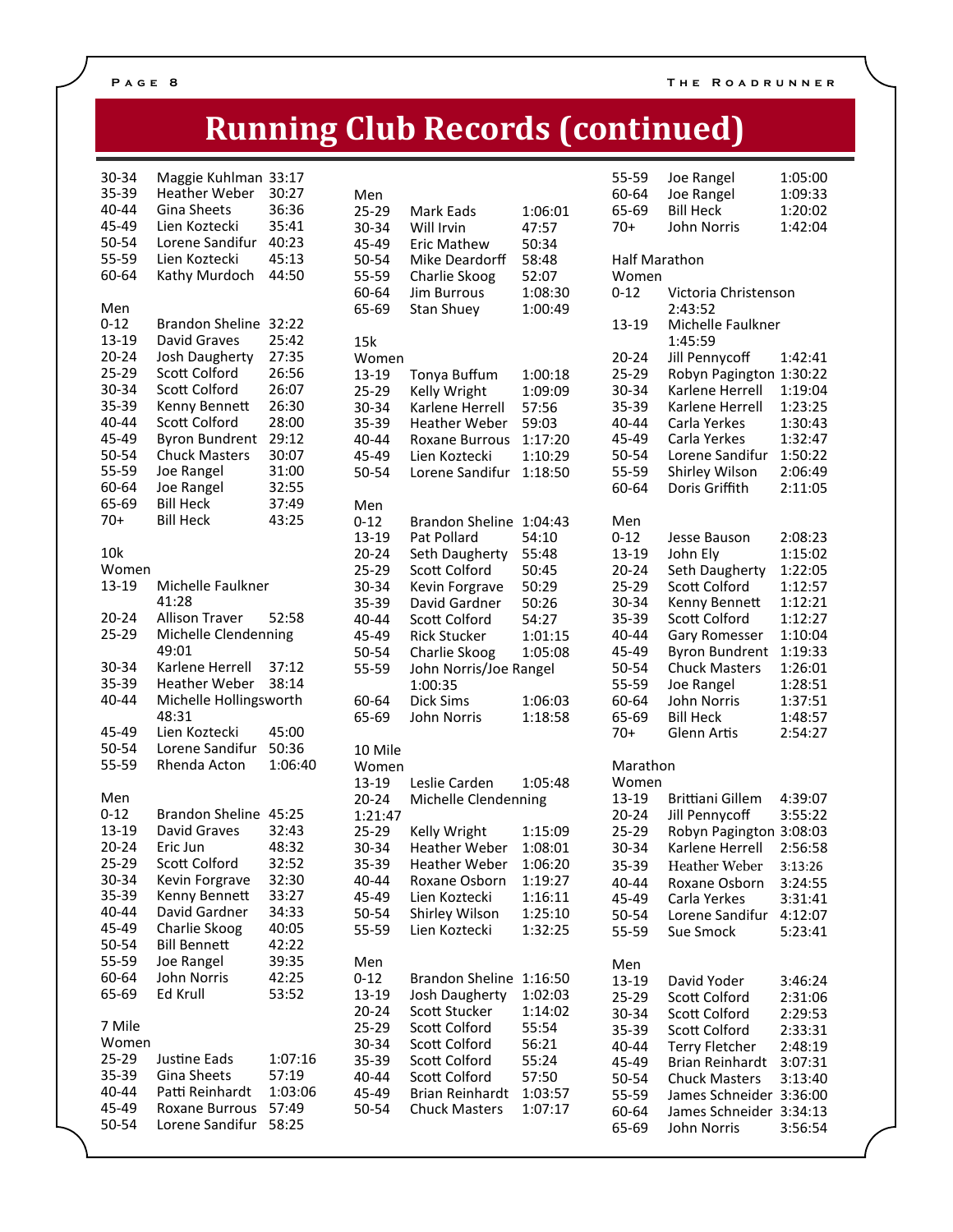## **Historical Running Club Records**

Prior to January 1, 1994, our age group records were based on ten year increments. In January 1994 Club Kokomo decided to change to 5 year age groups, add some age groups, and not to convert the previous records to the new groups with the exception of the 0-19 age group which did not change at that time.

| 1 Mile   |                        |       | $0 - 19$  | Michelle Faulkner<br>24:19 |       | $0 - 19$  | Michelle Faulkner 41:28    |         |
|----------|------------------------|-------|-----------|----------------------------|-------|-----------|----------------------------|---------|
|          |                        |       |           |                            |       | $20 - 29$ | Karlene Herrell            | 36:33   |
| Women    |                        |       | 20-29     | Karlene Herrell            | 21:39 | 30-39     | Tina Root                  | 38:16   |
| $0 - 19$ | Jill Pennycoff         | 7:02  | 30-39     | Maggie Kuhlman 25:43       |       | $40+$     | Shirley Wilson             | 43:23   |
| 30-39    | Lorene Sandifur 6:54   |       | $40+$     | Lien Koztecki              | 25:51 |           |                            |         |
| $40+$    | Rhenda Matchett 6:39   |       |           |                            |       | Men       |                            |         |
|          |                        |       | Men       |                            |       | $0 - 19$  | David Graves               | 32:43   |
| Men      |                        |       | $0 - 19$  | Gary Jewell                | 20:37 | $20 - 29$ | Mike Slaubaugh             | 31:58   |
| $0 - 19$ | Casey Cline            | 6:07  | 20-29     | Mark Bilodeau              | 19:42 | 30-39     | Kenny Bennett              | 33:26   |
| 20-29    | Michael Graham 6:11    |       | 30-39     | David Gardner              | 20:19 | 40-49     | John Pacourek              | 34:26   |
| 30-39    | David Gardner          | 5:04  | 40-49     | John Pacourek              | 20:12 | $50+$     | <b>Bill Heck</b>           | 36:18   |
| 40-49    | Mark Shorter           | 5:38  | $50+$     | John Norris                | 22:24 |           |                            |         |
| $50+$    | <b>Bill Heck</b>       | 6:02  |           |                            |       | 7 Mile    |                            |         |
|          |                        |       | 8k        |                            |       |           |                            |         |
| 3 Mile   |                        |       |           |                            |       | Men       |                            |         |
|          |                        |       | Women     |                            |       | $0 - 19$  | Pat Pollard                | 44:56   |
| Women    |                        |       | $0 - 19$  | Tonya Buffum               | 33:35 | 30-39     | David Smiley               | 40:05   |
| 20-29    | Julia Spane            | 22:30 | 20-29     | Maggie Kuhlman 33:35       |       | 40-49     | George Miller              | 52:52   |
| 30-39    | <b>Betty Oliphant</b>  | 21:29 | 30-39     | Maggie Kuhlman 33:42       |       |           |                            |         |
|          |                        |       | $40+$     | Shirley Wilson             | 33:38 | 15k       |                            |         |
| Men      |                        |       |           |                            |       |           |                            |         |
| $0 - 19$ | <b>Travis Sandifur</b> | 22:21 | Men       |                            |       | Women     |                            |         |
| 20-29    | Mike Slaubaugh         | 15:00 | $0 - 19$  | Jeff Dwiggins              | 29:53 | $0 - 19$  | Tonya Buffum               | 1:00:18 |
| 30-39    | Greg Townsend          | 16:42 | 20-29     | Mike Slaubaugh             | 26:08 | $20 - 29$ | Karlene Herrell            | 57:05   |
| 40-49    | George Devine          | 17:34 | 30-39     | Kenny Bennett              | 27:10 | 30-39     | Tina Root                  | 59:56   |
| $50+$    | Don Middleton          | 22:22 | 40-49     | John Pacourek              | 27:33 | $40+$     | Lien Koztecki              | 1:04:22 |
|          |                        |       | $50+$     | <b>Bill Heck</b>           | 29:47 |           |                            |         |
| 5k       |                        |       |           |                            |       | Men       |                            |         |
|          |                        |       | 5 Mile    |                            |       | $0 - 19$  | Pat Pollard                | 54:10   |
| Women    |                        |       |           |                            |       | $20 - 29$ | Kenny Bennett              | 49:19   |
| $0 - 19$ | Sarah Wiehe            | 20:05 | Women     |                            |       | 30-39     | Kenny Bennett              | 50:27   |
| 20-29    | Karlene Herrell        | 17:31 | $0 - 19$  | Tonya Buffum               | 31:37 | 40-49     | John Pacourek              | 53:57   |
| 30-39    | Maggie Kuhlman 19:51   |       | $20 - 29$ | Karlene Erickson 29:34     |       | $50+$     | <b>Bill Heck</b>           | 57:27   |
| $40+$    |                        | 20:28 | 30-39     | Shirley Wilson             | 33:53 |           |                            |         |
|          | Shirley Wilson         |       | $40+$     | Lien Koztecki              | 34:30 | 16k       |                            |         |
|          |                        |       |           |                            |       |           |                            |         |
| Men      |                        |       |           |                            |       |           |                            |         |
| $0 - 19$ | John Ely               | 16:19 | Men       |                            |       | Women     |                            |         |
| 20-29    | Mark Bilodeau          | 15:29 | $0 - 19$  | David Graves               | 25:42 | 30-39     | Rhenda Matchett 1:20:26    |         |
| 30-39    | Kenny Bennett          | 15:51 | 20-29     | Mark Bilodeau              | 25:20 | $40+$     | Lien Koztecki              | 1:13:50 |
| 40-49    | John Pacourek          | 16:33 | 30-39     | Kenny Bennett              | 26:37 |           |                            |         |
| $50+$    | <b>Bill Heck</b>       | 17:47 | 40-49     | John Pacourek              | 27:28 | Men       |                            |         |
|          |                        |       | $50+$     | <b>Bill Heck</b>           | 28:51 | $0 - 19$  | Richard Vandervort 1:08:07 |         |
| 4 Mile   |                        |       |           |                            |       | 20-29     | Kenny Bennett              | 55:58   |
|          |                        |       | 10k       |                            |       | 30-39     | Kenny Bennett              | 56:38   |
| Women    |                        |       |           |                            |       | 40-49     | <b>Ricke Stucker</b>       | 1:02:08 |
|          |                        |       | Women     |                            |       | $50+$     | <b>Bill Heck</b>           | 1:04:53 |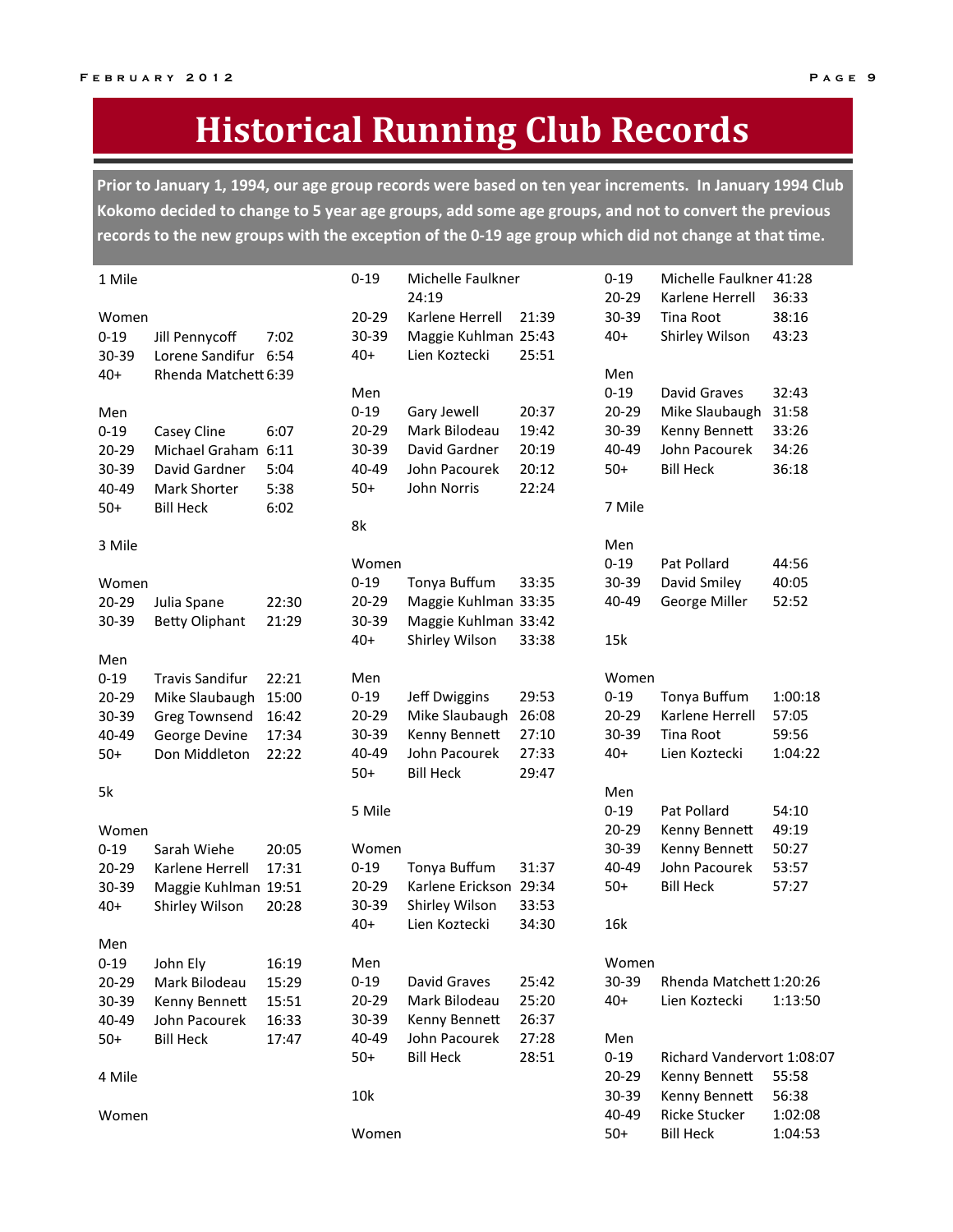P A G E 10 THE ROADRUNNER

### **Historical Records (continued)**

| 10 Mile                               |         | $30 - 39$<br>40-49 | <b>Ricke Stucker</b><br><b>Bill Heck</b> | 1:20:08<br>1:18:52 | Men<br>$20 - 29$ |                                       | 1:45:21 |
|---------------------------------------|---------|--------------------|------------------------------------------|--------------------|------------------|---------------------------------------|---------|
| Women                                 |         |                    | <b>Half Marathon</b>                     |                    | $30 - 39$        | <b>Greg Townsend</b><br>Ricke Stucker | 1:41:45 |
| $30 - 39$<br>Jennie Roundtree 1:14:27 |         |                    |                                          |                    | 40-49            | Jim Schneider                         | 1:52:56 |
| $40+$<br>Lien Koztecki                | 1:16:22 | Women              |                                          |                    |                  |                                       |         |
|                                       |         | $0 - 19$           | Michelle Faulkner 1:45:59                |                    | Marathon         |                                       |         |
| Men                                   |         | $20 - 29$          | Karlene Herrell                          | 1:19:17            |                  |                                       |         |
| $0 - 19$<br><b>Matt Carter</b>        | 1:16:46 | 30-39              | Tina Root                                | 1:26:55            | Women            |                                       |         |
| $20 - 29$<br>Mark Bilodeau            | 53:51   | $40+$              | Lien Koztecki                            | 1:35:39            | $0 - 19$         | Nancy Blackowiak 5:14:30              |         |
| 30-39<br><b>Terry Fletcher</b>        | 55:15   |                    |                                          |                    | $20 - 29$        | Shannon Flannery 3:06:00              |         |
| 40-49<br><b>Ricke Stucker</b>         | 1:04:05 | Men                |                                          |                    | $30 - 39$        | Tina Root                             | 2:59:30 |
| John Norris<br>$50+$                  | 1:07:44 | $0 - 19$           | John Ely                                 | 1:15:02            | $40+$            | Lien Koztecki                         | 3:29:07 |
|                                       |         | $20 - 29$          | Mike Slaubaugh                           | 1:09:34            |                  |                                       |         |
| 20k                                   |         | $30 - 39$          | Kenny Bennett                            | 1:12:48            | Men              |                                       |         |
|                                       |         | 40-49              | <b>Bill Heck</b>                         | 1:20:10            | $20 - 29$        | Kenny Bennett                         | 2:40:19 |
| Men                                   |         | $50+$              | <b>Bill Heck</b>                         | 1:22:12            | 30-39            | David Smiley                          | 2:40:57 |
| $0 - 19$<br>John Ely                  | 1:12:38 |                    |                                          |                    | $40 - 49$        | Gary Romesser                         | 2:34:34 |
| David Smiley<br>$20 - 29$             | 1:15:32 | 25k                |                                          |                    | $50+$            | <b>John Norris</b>                    | 3:03:50 |

### Note:

If you broke a record in 2011 and I missed it please let me know. It is difficult to check all records for every race.

#### F E B R U A R Y **BIRTHDAYS**

- 2-1 Aidan Frazier 2-2 Kory Kennedy 2-2 Lisa Metz 2-5 Gretchen Riggle 2-6 Scott Pagington 2-6 Sam Touloukian 2-6 Terry Townsend 2-6 Greg Wall 2-7 Darrian LaDow 2-7 Riley Metz 2-9 Amber Longwith 2-9 Bill Menges 2-10 Mara Catey-Williams 2-16 Kathleen Bagwell
- 2-16 Roxane Burrous 2-17 Ken Huston 2-19 John Norris 2-20 Elissa Austin 2-20 Amy Heck 2-20 Stella Rood 2-20 Steve Williams 2-22 Mike Williams 2-23 Victoria Fuentes 2-24 Julia Birkhimer 2-24 Dan Lutes 2-28 Jayne Stucker 2-28 Robin Townsend

## DON'T FORGET TO RENEW YOUR CLUB MEMBERSHIP

I will be moving to the 2012 renewal list for the email and mailing list next month.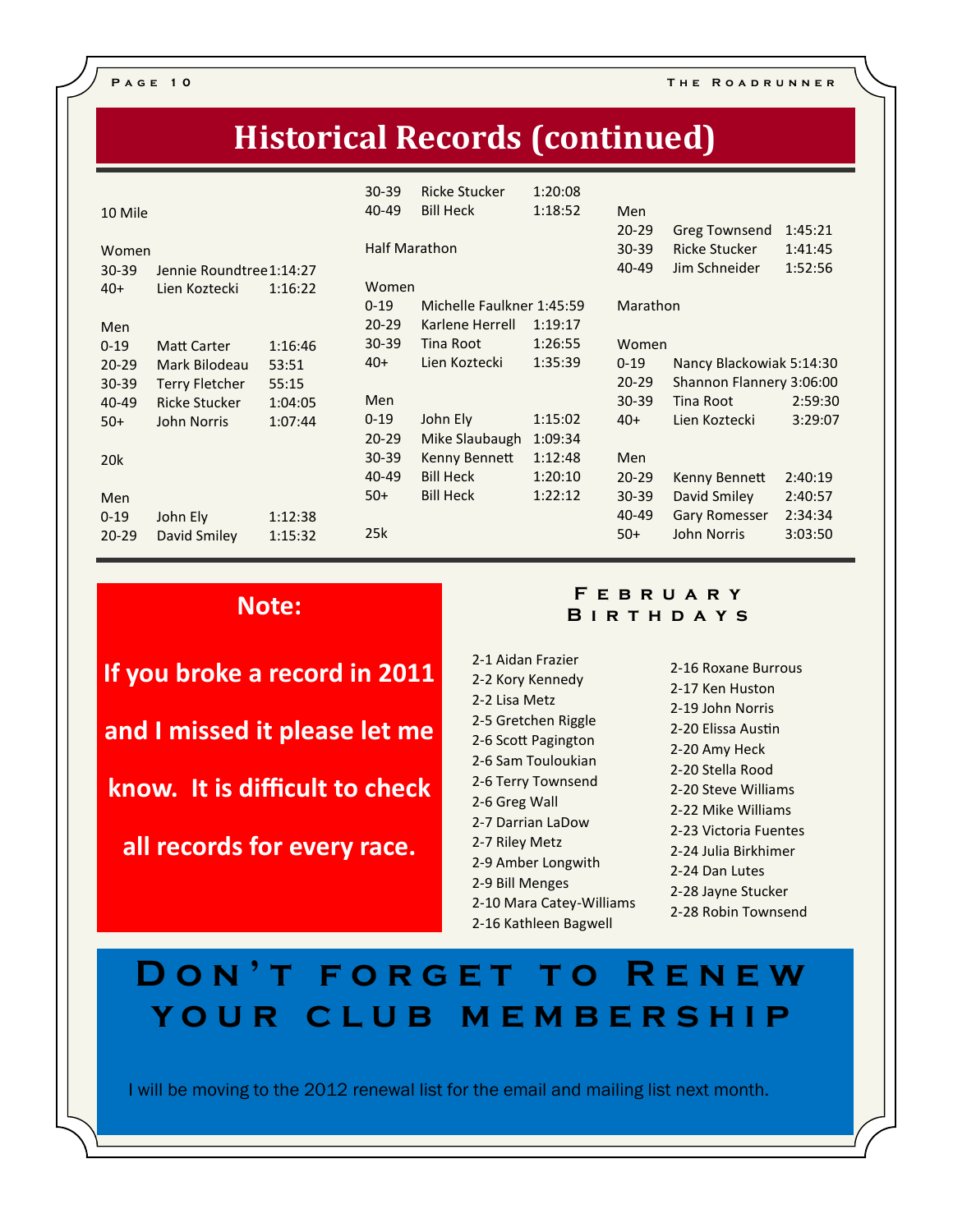#### CKRR 2012 RACE CALENDAR

February 26 CK Awards 2PM Church of Nazarine 2734 S Washington St

March 03 Norris Insurance 5K Run/ Walk Time: 9 AM Location: Community Building, Amboy, IN Contact: John Norris Phone: (765) 395-7761 Website: http://norrisinsurance.com/

March 10 Old Ben 5K Run/ Walk Time: 9 AM Location: Rogers Pavillion Highland Park, Kokomo, IN

April 07 CKRR Ultimate 10 Mile Run & 5 Mile Run/ Walk Time: 9 AM Location: Tierney Warehouse, 1401 W. Cliff Drive, Logansport, IN

April 21 Race for the Cure 5K Run/ Walk 10 points for each finisher Time: 9 AM Location: Military Park, Indianapolis Phone: (317) 733-3300 Email: Tuxedo Brothers

April 28 Run, Rock, Roll 5K Run/Walk 1M Run/Walk/Roll Start 5k at 8:30, 1M at 9:30 Phone: 765-455-8085 ext. 332 Email: vboles@kokomo.k12.in.us

May 12 Norris Insurance 4 Mile Run/ 3 Mile Walk Time: 8 AM Location: Jackson Morrow Park, Kokomo, IN Contact: John Norris Website: http://norrisinsurance.com/

May 26 17th Composer Classic 5K & Melodic Mile Run/ Walk Time: 8 AM Location: Rogers Pavillion Highland Park, Kokomo, IN Contact: Mary Rowe Phone: (765) 480-0818

June 02 Trojan Trot 5K/ Walk Time: 8 AM Location: Sharpsville, IN

Contact: Lisa Jones Phone: (765) 480-2621

June 9 Norris Insurance 5 Mile Run/ 5K Walk Time: 8 AM Location: Greentown, IN Contact: John Norris Phone: (765) 395-7761 Website: http:// norrisinsurance.com/

June 14 Coyote Kids day 1

June 16 Relay for Life Location: Walter Cross Field, Kokomo High School, Kokomo, IN

June 21 Coyote Kids day 2

June 23 12 Hour relay—Non CKRR points race Contact: Ray Tetrault

June 30 Haynes-Apperson 4 Mile Run/ 3 Mile Walk Time: 8 AM Location: Memorial Gymnasium, Central Middle School, Kokomo, IN Contact: Mark Shorter Email: Mark@ckrr.us

July 14 Race for Grace Time: 8 AM Location: Calvary Presbyterian Church, 7th & Spencer Streets, Logansport, IN Phone: (574) 753-0505

July 21 Panther Prowl 5K Mile Run/Walk - Time: 8 AM Location: Russiaville, IN

August 04 Norris Insurance 5K Run/ Walk Time: 8 AM Location: Converse, IN Contact: John Norris Website: http:// norrisinsurance.com/

August 18 CAM Run for Shelter 5K Run and Walk Time: 8 AM Location: Oakbrook Valley, Russiaville, IN

Contact: Oakbrook Community Church, 3409 South 200 West, Kokomo, IN 46902 Phone: (765) 252-7030

September 1 Steps to Recovery 3M Run & Walk

September 15 4th GNO Time: 5:00 p.m. Location: Downtown Kokomo, IN

September 22 Bee Bumble 5K & 10K Time: 8:00 a.m. Location: Burnettsville, IN

September 29 HESP race Details not currently available Contact: Vicki Boles

October 06 Cole Porter 15K Run/ 5K Run/ Walk Time: 9:00 AM Location: Circus Building, Peru, IN

October 13 Champaign Shores 5K Location: Champaign Shores Kokomo, IN

October 27 YMCA Jackolantern Jog 5K Run/Walk Time: 8am Location:YMCA, Kokomo

November 10 CKRR Charity 5K Run/ Walk Time: 9 AM Location: UAW 292 Union Hall, Alto & Park Roads, Kokomo, IN Contact: Charlie Skoog Phone: (765) 457-2607 Email: runckrr@aol.com

November 22 Club Kokomo Cares 5K Run/ Walk Points 20 For Each Finisher Time: 8 AM Location: Rogers Pavillion Highland Park Contact: Ray Tetrault Phone: (765) 854-1393

December 31 CKRR New Year's Eve 5K Run/ Walk Time: 2 PM Location: UAW Local 292